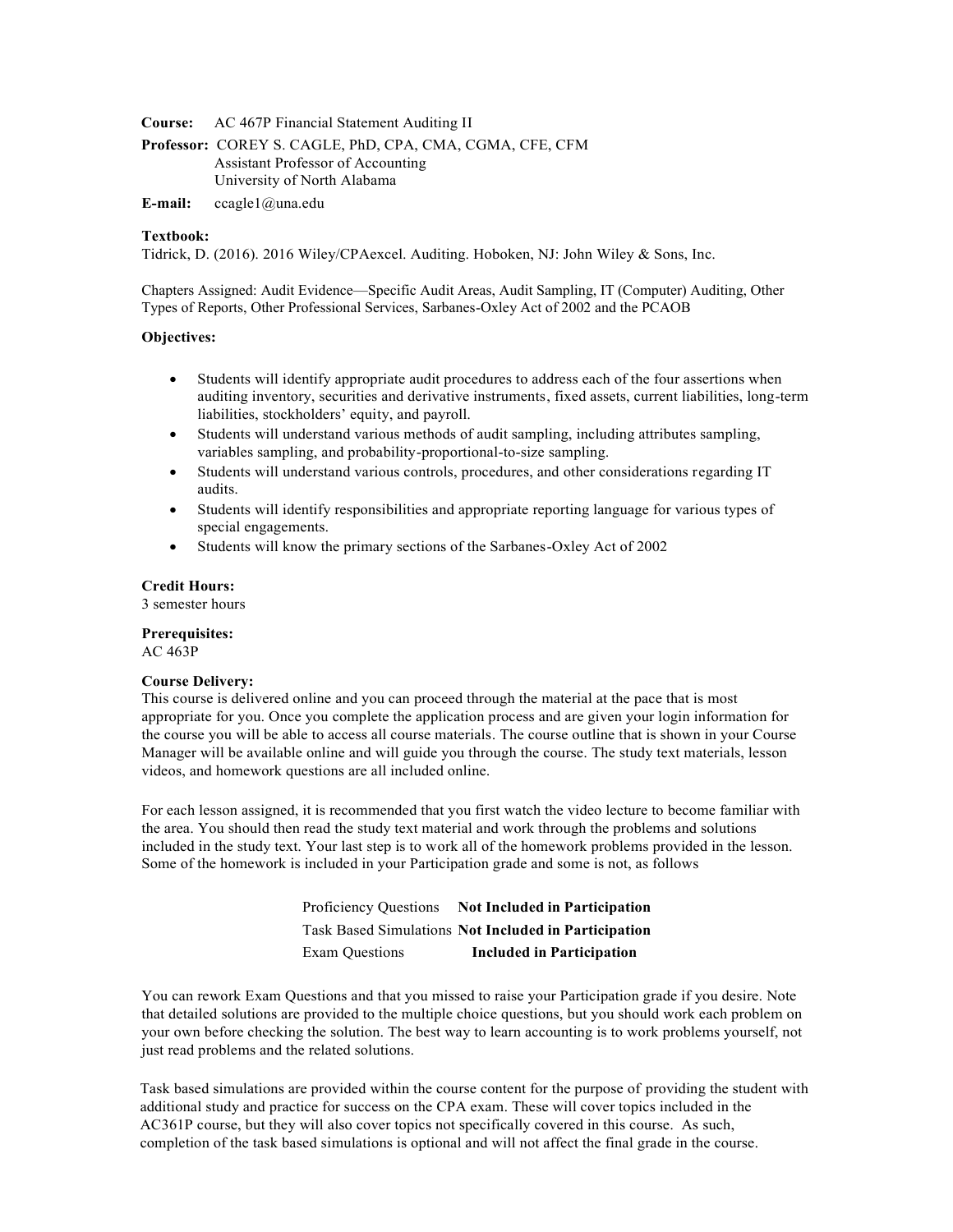Quizzes and exams should be taken at the time shown in your lesson outline. Note that quizzes and exams do have time limits. Quizzes and exams can be taken only once. If you have any questions as you complete the course please email me.

## **Course Access and Enrollment Issues:**

- 1. Once your application has been processed and you are officially admitted as a student at UNA and enrolled in this course, you will receive an email from the professor welcoming you to the course.
- 2. The University of North Alabama allows students two semesters to complete the requirements for a specific course, subject to the approval of the instructor. If you do not complete the course in the semester of your initial enrollment, you will receive a grade of "Incomplete" and will be able to complete the course in the following semester. If you do not complete the course by the end of the second semester of enrollment, then you automatically receive a failing grade for the course.
- 3. The content covered in this course is very similar to the content covered in the face-to-face courses offered at UNA. If you plan to pursue the CPA license, we advise you to be familiar with the requirements for the state where you plan to sit for the CPA exam to insure that the courses you complete are appropriate. These requirements can vary substantially across states (see [www.nasba.org f](http://www.nasba.org/)or a listing of State Boards of Accountancy websites).

## **Course Assessments and Final Grade:**

The following are the general policies for this class. Deviations may be necessary.

- 1. There will be four exams and eight quizzes.
- 2. All exams and quizzes will be given on-line and will focus on problem-solving skills. Students will be allowed no more than 75 minutes for each exam and no more than 20 minutes for each quiz.
- 3. All exams and quizzes will be open book and notes, but each student must complete the tests without assistance from other individuals.
- 4. DO NOT CHEAT ON EXAMS OR QUIZZES. Anyone who cheats will receive an F for the course.
- 5. Final grades are determined as follows:

| Homework                                                 | Points<br>55             |
|----------------------------------------------------------|--------------------------|
| EXAM1<br>EXAM <sub>2</sub><br>EXAM <sub>3</sub><br>EXAM4 | 100<br>100<br>100<br>100 |
| 8 Quizzes<br>$(a)$ 20 each                               | 160                      |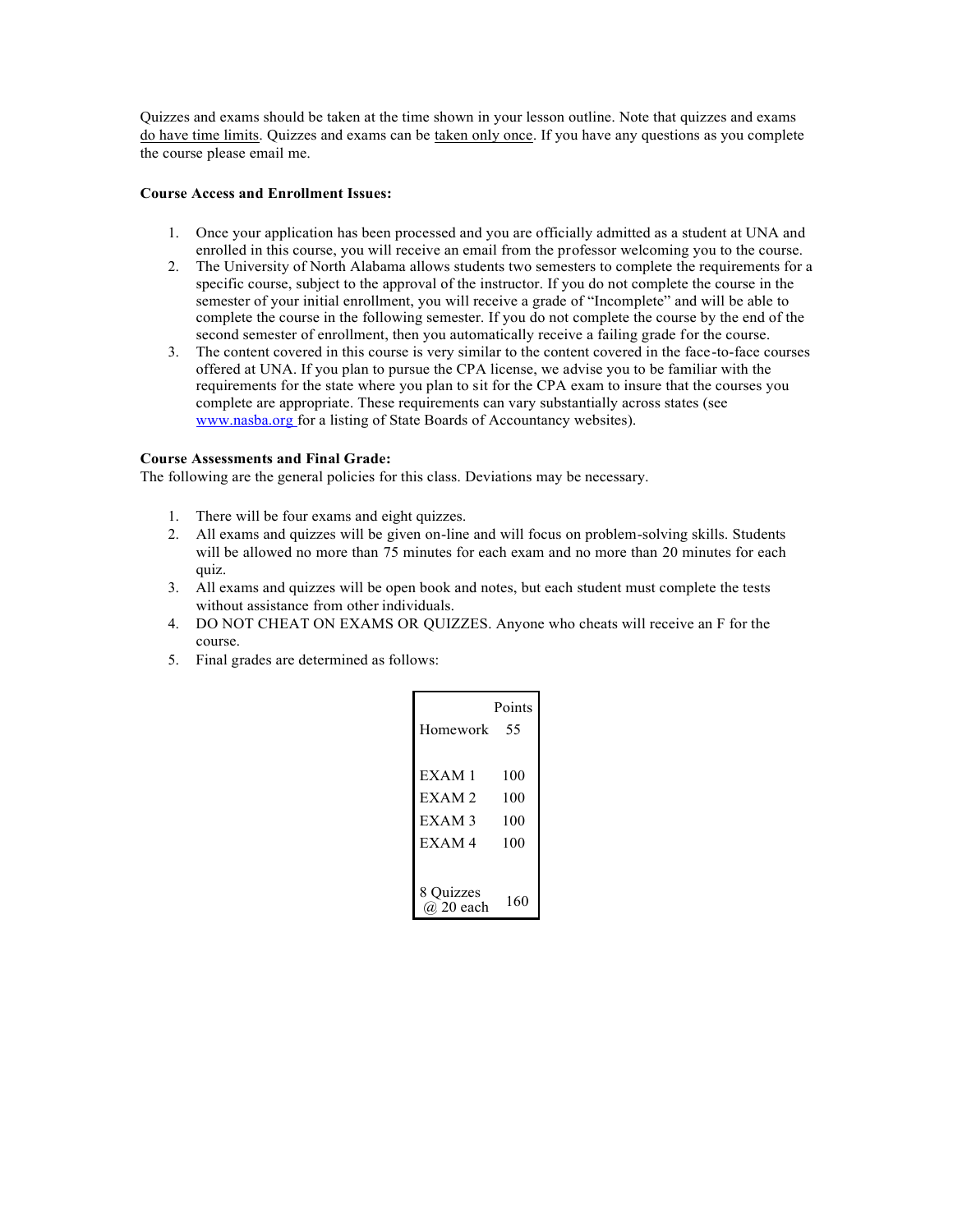

Grades will be assigned as follows:

 $90\%$  or above = A 80% to  $90% = B$ 70% to  $80% = C$ 60% to  $70% = D$ Below  $60\% = F$ 

Your grade will be the percentage of your total points earned to 530 points.

### **Topics Covered:**

Auditing & Attestation

Audit Evidence—Specific Audit Areas Introduction to Auditing Individual Areas Cash Accounts Receivable Inventory Investments in Securities and Derivative Instruments Fixed Assets Current Liabilities Long-Term Liabilities Stockholders' Equity Payroll Audit Sampling Introduction to Sampling Attributes Sampling Variables Sampling Probability-Proportional-to-Size (PPS) Sampling IT (Computer) Auditing IT Controls—General Controls IT Controls—Application Controls IT Evidence-Gathering Procedures Other IT Considerations Other Types of Reports Reports on Application of Requirements of Framework F/S with Special Purpose Frameworks Audits of Single F/S and Specific Elements, Accounts, or Items Reporting on Compliance with Requirements in a F/S Audit Service Organizations—User Auditors Service Organizations—Service Auditors Comfort Letters Government Auditing Standards Compliance Audits SSARSs—General Principles SSARSs—Preparation of Financial Statements SSARSs—Compilation Engagements SSARSs—Review Engagements SSARSs—Other Topics Other Professional Services Attestation Standards Financial Forecasts and Projections Pro Forma Financial Information Compliance Attestation Reporting on Internal Control in an Integrated Audit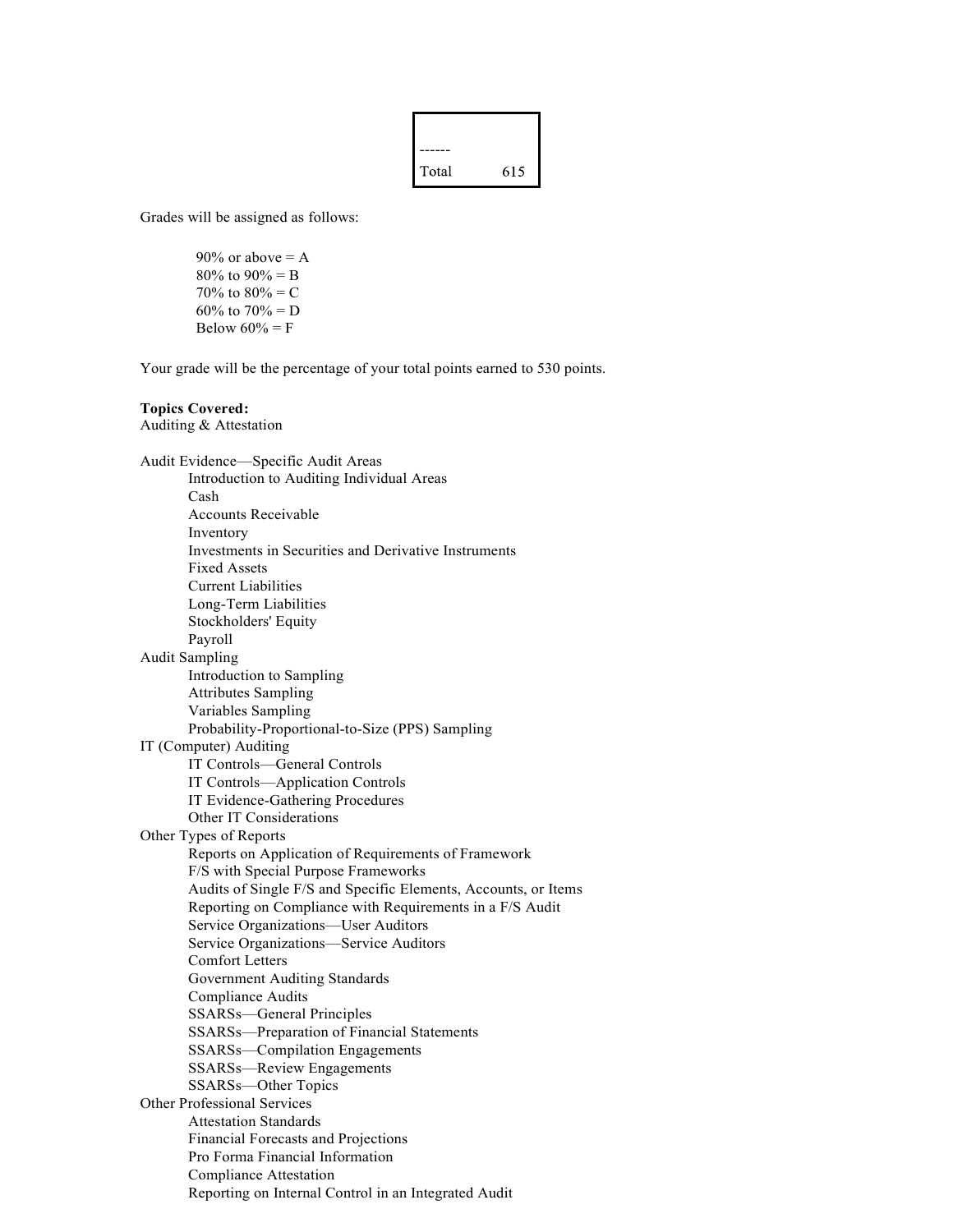Management's Discussion and Analysis (MD&A) Assurance Services Sarbanes-Oxley Act of 2002 and the PCAOB PCAOB Responsibilities Auditing Standard No. 1 Auditing Standard No. 3 Auditing Standard No. 4 Auditing Standard No. 5 Auditing Standard No. 6 Auditing Standard No. 7 Auditing Standard 8-15 Auditing Standard No. 16 Auditing Standard No. 17 Auditing Standard No. 18

# **ACADEMIC HONESTY—UNIVERSITY POLICY:**

Students are expected to be honorable and observe standards of conduct appropriate to a community of scholars. Additionally, students are expected to behave in an ethical manner. Individuals who disregard the core values of truth and honesty bring disrespect to themselves and the University. A university community that allows academic dishonesty will suffer harm to the reputation of students, faculty and graduates. It is in the best interest of the entire university community to sanction any individual who chooses not to accept the principles of academic honesty by committing acts such as cheating, plagiarism, or misrepresentation. Offenses are reported to the Vice President for Academic Affairs and Provost for referral to the University Student Discipline System for disposition (see "Academic Honesty" in the Academic Procedures and Requirements section of the University Catalog for more information).

## **STUDENTS WITH DISABILITIES—UNIVERSITY POLICY:**

In accordance with the Americans with Disabilities Act (ADA) and Section 504 of the Rehabilitation Act of 1973, the University offers reasonable accommodations to students with eligible documented learning, physical and/or psychological disabilities. Under Title II of the Americans with Disabilities Act (ADA) of 1990, Section 504 of the Rehabilitation Act of 1973, and the Americans with Disabilities Amendment Act of 2008, a disability is defined as a physical or mental impairment that substantially limits one or more major life activities as compared to an average person in the population. It is the responsibility of the student to contact Disability Support Services to initiate the process to develop an accommodation plan. This accommodation plan will not be applied retroactively. Appropriate, reasonable accommodations will be made to allow each student to meet course requirements, but no fundamental or substantial alteration of academic standards will be made. Students needing assistance should contact Disability Support Services. Complete guidelines and requirements for documentation can be found on the DSS web pages at [http://www.una.edu/disability-support.](http://www.una.edu/disability-support)

## **INFORMATION TECHNOLOGY ACCEPTABLE USE—UNIVERSITY POLICY**

This acceptable use statement governs the use of computers, networks, and other information technologies at the University of North Alabama. This statement applies to all students and employees of the University, and to all other persons who may legally or illegally use or attempt to use a computer resource owned by the University, and/or is connected by any means to the campus computing network. As a user of these resources, you are responsible for reading and understanding this document. To view the entire Information Technologies Acceptable Use Statement, please se[e http://www.una.edu/its/una-it-policy.html.](http://www.una.edu/its/una-it-policy.html)

### **TITLE IX—UNIVERSITY POLICY**

The University of North Alabama has an expectation of mutual respect. Students, staff, administrators, and faculty are entitled to a working environment and educational environment free of discriminatory harassment. This includes sexual violence, sexual harassment, domestic and intimate partner violence, stalking, gender-based discrimination, discrimination against pregnant and parenting students, and gender-based bullying and hazing.

Faculty and staff are required by federal law to report any observation of harassment (including online harassment) as well as any notice given by students or colleagues of any of the behaviors noted above. Retaliation against any person who reports discrimination or harassment is also prohibited. UNA's policies and regulations covering discrimination and harassment may be accessed at [https://www.una.edu/titleix/.](https://www.una.edu/titleix/) If you have experienced or observed discrimination or harassment, confidential reporting resources can be found on the website or you may make a formal complaint by contacting the Title IX Coordinator at 256-765-4223.